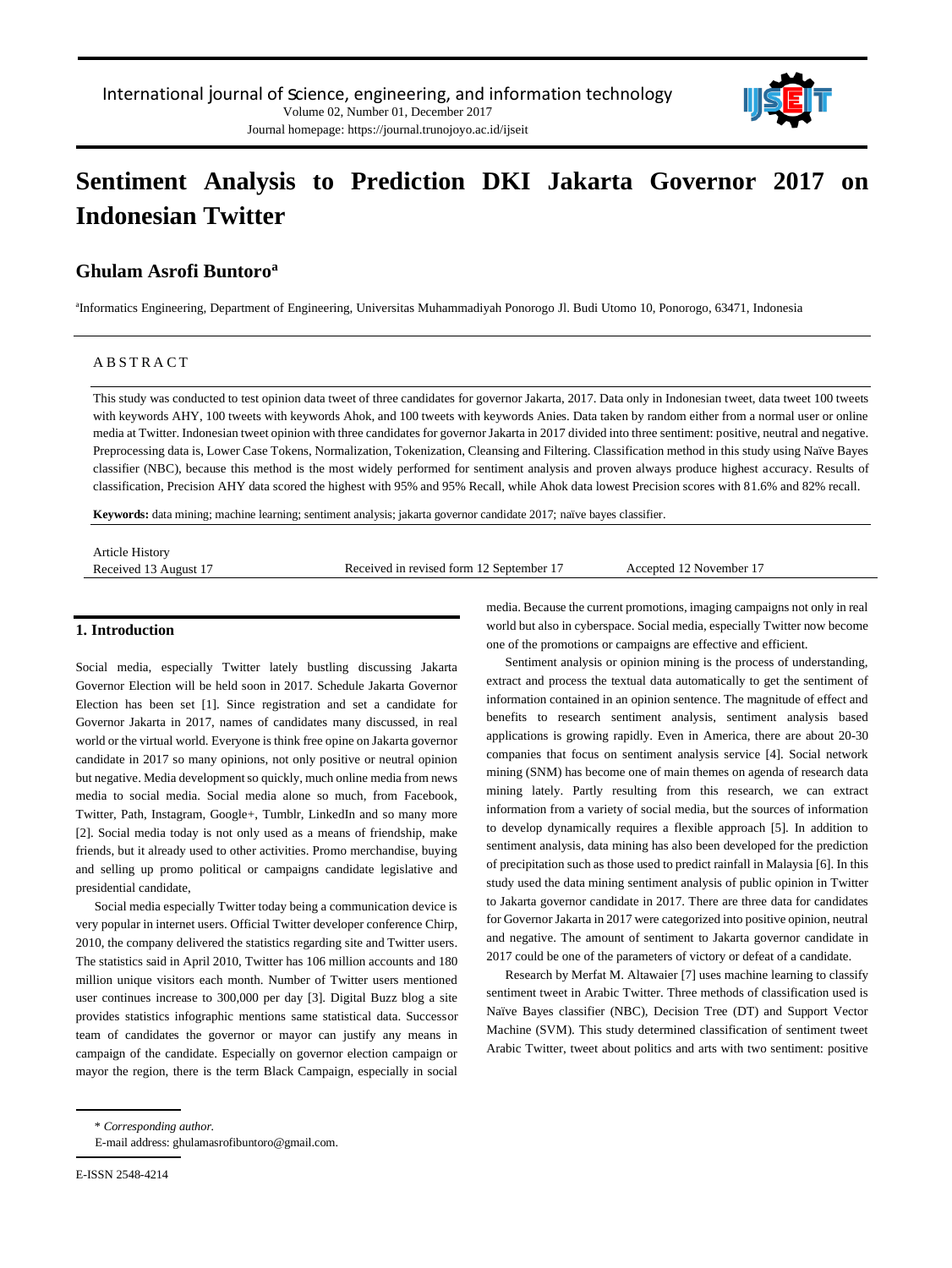and negative. Weighting was conducted using  $TF$ -IDF (Term Frequency – Inverse Document Frequency) and use a Arabic stemming algorithm. of three techniques or classification methods, Decision Tree (DT) method best the other method with f-measure of 78%.

Research by Mesut Kaya [8] uses machine learning to classify the Turkish political news. This study determined classification of sentiment Turkish political news and political news to determine whether Turkey has a positive or negative sentiment. feature of Turkish political news machine learning algorithms extracted with Naïve Bayes classifier (NBC), Maximum Entropy (ME) and Support Vector Machine (SVM) to generate a classification model. This study obtained Accuracy 72.05% for the Naïve Bayes classifier (NBC), Maximum Entropy Accuracy 69.44% and 66.81% for the SVM to use bigram tokenization.

Researches other using machine learning made by Pak. and Paurobek [9]. Use emoticons to build a corpus of English Twitter with sentiment positive, negative and neutral. For the class of neutral Pak and Paurobek take data tweet from account English media. Classification used Naïve Bayes classifier (NBC), tokenization method used unigram, Bigram and ngrams. Best performasi generated when using classification Naive Bayes classifier (NBC) and tokenization method Bigram.

Research machine learning for sentiment classification the 2014 presidential candidates G.A.Buntoro [10]. This research holds views and opinions of the people by dividing them into five class attribute, which is very positive, positive, neutral, negative and very negative. The classification process in this study using the classification method Naive Bayes classifier (NBC) with the preprocessing data using tokenization, cleansing and filtering. data tweet in Indonesian Twitter about Indonesia Presidential candidate 2014, dataset of 900 tweets were distributed evenly into five class attribute. The highest of results accuracy obtained when using a Naive Bayes classifier (NBC) tokenization n-gram, stopword list WEKA and emoticons, with accuracy 71.9%, 71.6% Precision, 71.9% recall, 66,1% TP rate and 65% TN rate.

With machine learning research by Frangky [11] tried to repeat experiment sentiment classification movie review by Pang to Indonesian. In connection with not be training corpora for Indonesian, then applied to machine translation tools to translate English corpus created Pang native to ndonesian and the results are used to train translate classification. Wide choice of machine translation is used from commercial tools to simple translation word by word and text classification methods attempted. Average accuracy of the results obtained for the Naïve Bayes method was 74.6% and 75.62% for SVM method. Best results are obtained together with that obtained when using experiments in English.

## **2. Methodology**

This study was conducted to test data tweet to opinion of three candidates for governor Jakarta, 2017. Data only tweet in Indonesian, which is 100 tweets with keywords AHY, 100 tweets with keywords Ahok, and 100 tweets with keywords Anies. Data taken at random either from a normal user or online media at Twitter. Tweet Indonesian opinion with the three candidates for governor Jakarta in 2017 and then divided into three sentiment: positive, neutral and negative. Preprocessing Data is, Lower Case Tokens, Normalization, Tokenization, Cleansing and Filtering. The Classification method in this study using Naïve Bayes classifier (NBC), because this method the most powerfully performed for sentiment analysis and proven always produce the highest accuracy. Research steps in accordance with the flow of the study are:

#### **Figure-1** Flowchart Method

#### *2.1. Collect data tweet*



Data taken with Crawling tweet from social media Twitter. Data only tweet in Indonesian, which is 100 tweets with keywords AHY, 100 tweets with keywords Ahok, and 100 tweets with keywords Anies. Data taken at random either from a normal user or online media at Twitter.



**Figure-2** Data tweet

#### *2.2. Converts data into a format tweet ARFF*

Data tweet collected in text, then converts to ARFF file (Attribute Relation File Format) [12]. To manufacture file ARFF by manual.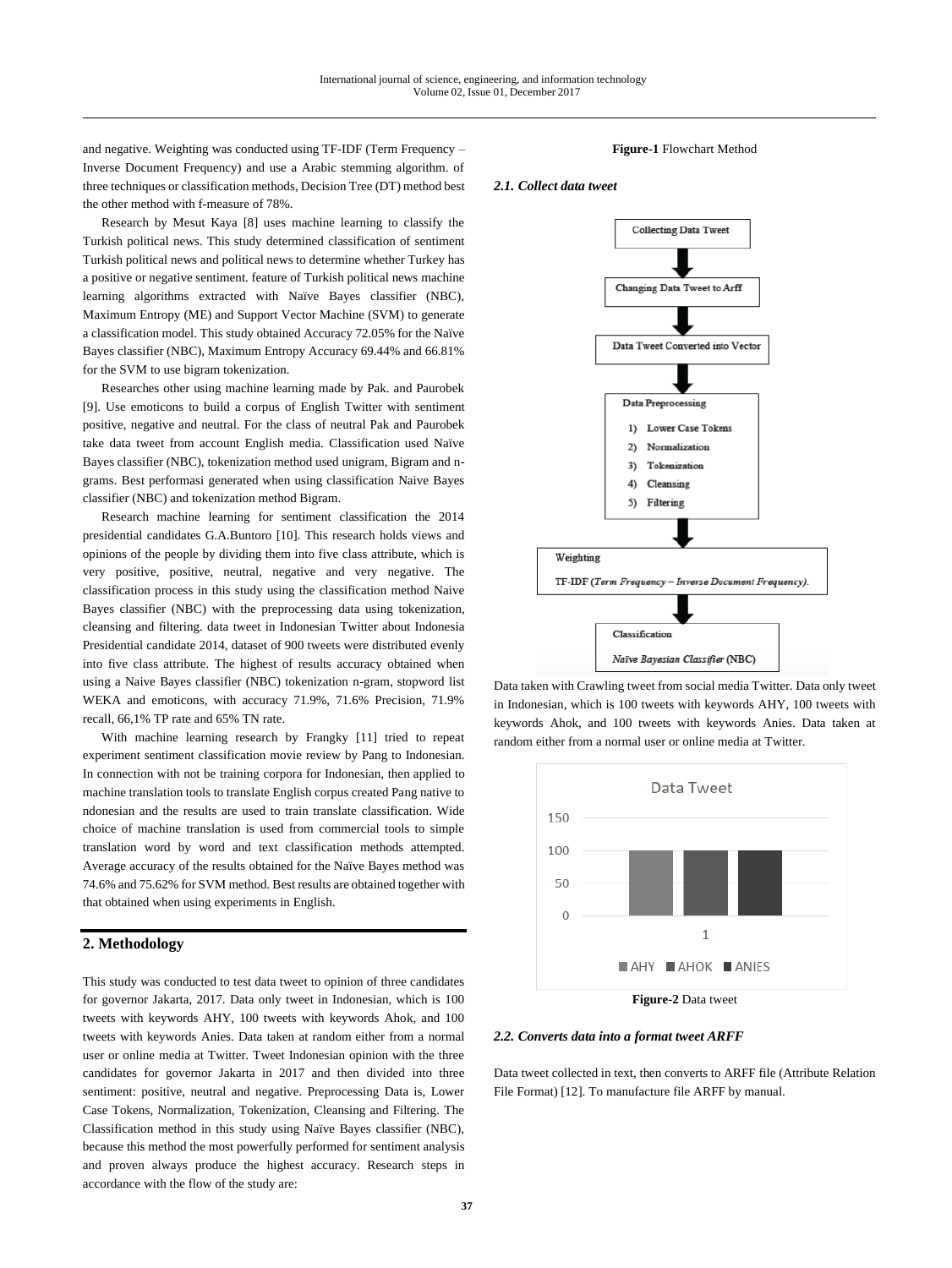## *2.3. Data tweet converted into vector*

Data tweet has been shaped ARFF, then converted into a file vector [14]. How to turn data into vector by selecting StringToWordVector in WEKA tool.



**Figure-3** Data tweet converted into vector

The result of the conversion of the ARFF file into vector shapes can be seen in Figure 3.

|                   |     |     |                   | kat 185: masyarakany 186: may 187: melanjutkan 188: memimpin 189: memperturikan 190: mendukung<br>A 2008 A 2011 FOR THE WAY TO BE A 2008 TO BE A 2009 TO BE A 2009 TO BE A 2009 TO BE A 2009 TO BE A 2009 TO BE |     |
|-------------------|-----|-----|-------------------|-----------------------------------------------------------------------------------------------------------------------------------------------------------------------------------------------------------------|-----|
|                   |     |     |                   | 0.0                                                                                                                                                                                                             |     |
| <b>MED</b><br>0.0 | 0.0 | 0.0 | <b>MTM</b><br>0.0 | 0.0                                                                                                                                                                                                             | 0.0 |



In Figure 3. The part which inside red box are words that exist in the data tweet. For each row of data representing each tweet. On line 1 the blue box can be seen word " masyarakat" has a value of 2.092108 and the word "mendukung" has a value of 2.33402. While others worth 0.0, it means the word "masyarakat" and "mendukung" contained in first data tweet.

## *2.4. Preprocessing Data*

Perform preprocessing data tweet. Preprocessing data include lower case tokens, normalization, tokenization cleansing and filtering. All stages of preprocessing data using WEKA 3.8.1 tools. Stages preprocessing conducted as:

- 1) Lower Case Tokens tweet is to make the data be all lowercase, for example of capital letters to lowercase.
- 2) Normalization is to normalize words that are not standard, for example slang word, Alay word in Indonesian. 3) Tokenization is to break down the tweet into some word or set of words that stand alone. This study uses three methods tokenization, unigram, Bigram, and n-gram with a minimum value  $n = 1$  and maximum  $n = 3$ . The process tokenization uses existing menu in WEKA. In tokenizer select tokenization choose and select the method that will be used.
- 3) Cleansing is process removing the symbols of little importance in a tweet, that the data could interfere with the classification process will be. This process is by using the menu on WEKA delimiters.
- 4) Filtering is to remove the words are less important or less affect the classification process will be. This process is by using stop word list. Stop word list in this study is stop word list WEKA and Indonesian stop word list by Tala [13].

## *2.5. Weighting*

In next stage is to give weight to each word (term). Weighting is to get the value of a word successfully extracted. The method used for assigning weights in this study is TF-IDF (Term Frequency - Inverse Document Frequency). Because this method works best when combined with the classification method Naive Bayes classifier (NBC).

| Converts String attributes into a set of attributes. | representing word occurrence (depending on the tokenizer) | Mora        |
|------------------------------------------------------|-----------------------------------------------------------|-------------|
| information from the text contained in the strings.  |                                                           | Capabilitas |
| <b>EXTransform</b>                                   | True:                                                     |             |
| <b>TFT</b> ransform                                  | Trust                                                     |             |
| ammunities.                                          | first-last                                                |             |
| amibutaNamaPrafia                                    |                                                           |             |
| debug                                                | <b>False</b>                                              |             |
| dictionaryF5eToSpieTo                                | the 140 Web are                                           |             |
| doNorChuckCapabditus                                 | Fahia                                                     |             |
| (foN05OperateOnForClassRass)                         | False:                                                    |             |
| invertisierzion.                                     | False                                                     |             |
| InserCaseTokens                                      | False.                                                    |             |
| minTermFres                                          | 1                                                         |             |
| normakzeDocLength No normakzation                    |                                                           |             |
| outputNordCounts False                               |                                                           |             |
| periodicPruning                                      | $-1.0$                                                    |             |

**Figure-5** TF-IDF (Term Frequency – Inverse Document Frequency) Classification

In this study, classification data using WEKA 3.8.1 tools. Classification methods used in this study the Naïve Bayes classifier (NBC). Naïve Bayes Classifier (NBC) is a method of classifier based on Bayesian probability theorem and assuming that each variable X is free (independence). In other words, Naïve Bayesian Classifier (NBC) assuming the presence of an attribute (variable) has nothing to do with being of attributes (variables) to another. Here is the formula.

$$
P(H|X) = \frac{P(X|H)P(H)}{P(X)}
$$
\n<sup>(1)</sup>

In the process of classification data tested using 10-fold cross validation [15]. The dataset will be divided into two, namely 10 parts by 9/10 parts used for the training process and 1/10 part is used for the testing process. Iteration lasts 10 times with a variety of data, training and testing using a combination of 10 parts data.



**Figure-6** Ilustration 10 fold cross validation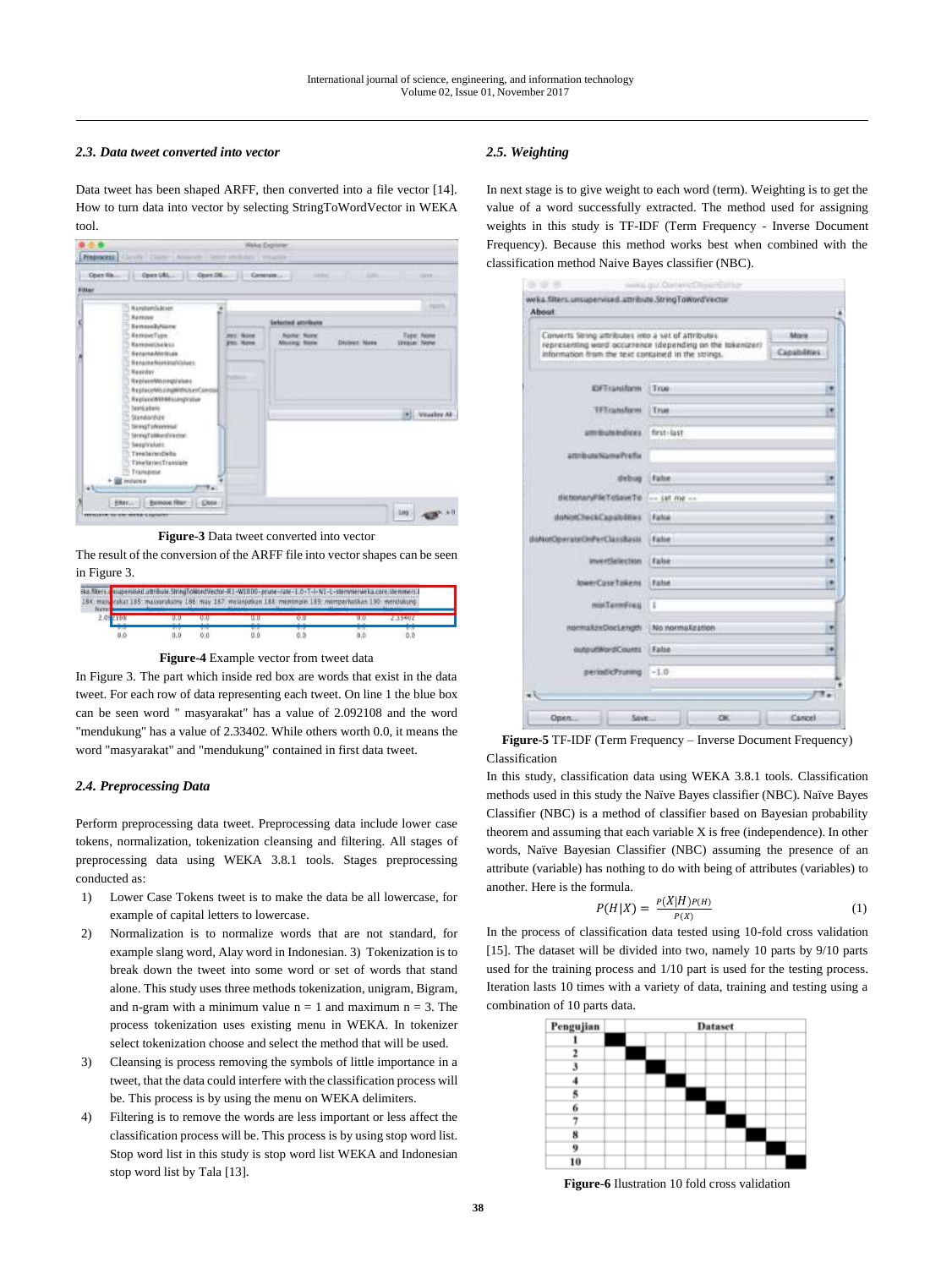## *2.6. Evaluation Results*

To evaluate the performance of TP rate, FP rate, Precision, Recall and Fmeasure of the experiments that have been using. Evaluation using the Confusion Matrix is true positive rate (TP rate), true negative rate (TN rate), false positive rate (FP rate) and false negative rate (FN rate) as an indicator. TP rate is the percentage of positive successful class are classified as positive grade, while TN rate is the percentage of negative class who succeeded classified as negative class. FP rate is negative class are classified as positive class. FN rate is a positive grade classified as negative class [16].

## **Table 1. Confusion Matrix.**

|        |          | <b>Predicted</b> |                 |  |
|--------|----------|------------------|-----------------|--|
|        |          | <b>Negative</b>  | <b>Positive</b> |  |
| Actual | Negative | a                | h               |  |
|        | Positif  | $\mathcal{C}$    | d               |  |

## **3. Result and Discussion**

The dataset in this study using ARFF format collected from Twitter. Data taken only tweet in Indonesian. Tweet opinion on the three candidates for governor in 2017 DKI well drawn randomly from a normal user or online media at Twitter.

The dataset used by 300 Tweets, data is split equally (balanced) each class, because the data is not balanced (imbalanced), a classification that is built has a tendency to ignore the minority class [15]. Data is divided into about 100 for AHY tweet, tweet to Ahok 100, and 100 tweets for Anies. Labelling is done manually with the help of experts Indonesian.

#### **Table 2. Dataset Details**

| Sentimen        | <b>AHY</b> | Ahok | Anies |
|-----------------|------------|------|-------|
| <b>Positive</b> | 62         | 33   | 62    |
| <b>Neutral</b>  | 25         | 10   | 26    |
| <b>Negative</b> | 13         | 57   | 12    |

#### *3.1. Candidates for Governor AHY*

The first experiments with data tweet AHY using the classification method Naïve Bayesian Classifier (NBC) produces Precision, Recall, and Fmeasure

## **Table 3. Result AHY Dataset**

|                | TР | FP             | FN             | <b>Precision</b> | Recall | F-      |
|----------------|----|----------------|----------------|------------------|--------|---------|
|                |    |                |                |                  |        | measure |
| <b>Positif</b> | 60 | $\overline{c}$ | $\overline{2}$ | 0.952            | 0.968  | 0.96    |
| <b>Netral</b>  | 24 | 1              | 1              |                  | 0.96   | 0,98    |
| <b>Negatif</b> | 11 | 2              | $\overline{c}$ | 0.846            | 0.846  | 0,846   |
| Average        | 95 | 5              |                | 0,95             | 0,95   | 0,95    |

From Table 3, we can see Precision of positive sentiment was 95.2% and for Recall was 96.8%. For the neutral sentiment, Precision 100% and Recall 96%. For negative sentiment, Precision and Recall same is 84.6%. In experiments with this data is not much going misclassification, as evidenced by the value of precision and recall is very high.

#### *3.2. Candidates for Governor Ahok*

The second experiments with the data tweet Ahok using the classification method Naïve Bayesian Classifier (NBC) produces Precision, Recall, and F-measure.

## **Table 4. Result AHOK Dataset.**

|                |    |    |                |                  |        | F-      |
|----------------|----|----|----------------|------------------|--------|---------|
|                | TР | FP | FN             | <b>Precision</b> | Recall | measure |
| <b>Positif</b> | 29 | 4  | $\overline{4}$ | 0,853            | 0,879  | 0,866   |
| <b>Netral</b>  | 4  | 1  | 5              | 0,444            | 0.4    | 0,421   |
| <b>Negatif</b> | 49 | 4  | 4              | 0,86             | 0,86   | 0,86    |
| Average        | 82 | 9  | 13             | 0,816            | 0,82   | 0,818   |

From Table 4, we can see Precision of positive sentiment was 85.3%% and for Recall is 87.9%. For the neutral sentiment, Precision 44.4 %% and Recall 40%. For the negative sentiment Precision and Recall same is 86%. In experiments with this data, the error occurred at a neutral sentiment, as evidenced by the more neutral sentiment data is classified into another sentiment. So the value of precision and recall of neutral sentiment is quite small.

#### *3.3. Candidates for Governor Anies*

The third experiments with data tweet Anies using the classification method Naïve Bayesian Classifier (NBC) produces Precision, Recall, and Fmeasure.

#### **Table 5. Result Anies Dataset**

|                |    |    |          |                  |               | F-      |
|----------------|----|----|----------|------------------|---------------|---------|
|                | TР | FP | FN       | <b>Precision</b> | <b>Recall</b> | measure |
| <b>Positif</b> | 54 |    | $\Omega$ | 0,885            | 0,871         | 0,878   |
| <b>Netral</b>  | 19 | 6  | 1        | 0.655            | 0.731         | 0,691   |
| <b>Negatif</b> | 9  |    | $\Omega$ | 0,9              | 0.75          | 0,818   |
| Average        | 82 | 8  | 1        | 0,827            | 0,82          | 0,822   |

From Table 5, we can see Precision of positive sentiment was 88.5% and for Recall is 87.1%. For the neutral sentiment Precision 65.5% and Recall 73.1%. For the negative sentiment Precision 90% and Recall 75%. Experiment with this data, pretty much an error occurred while neutral sentiment classification, although the value is not more neutral sentiment which was classified as neutral sentiment. So the value of precision and recall of neutral sentiment has been quite high.

## *3.4. Comparison of the data analysis of three candidates for Governor of DKI 2017*

After experiments with the three dataset candidates for governor DKI Jakarta in 2017, the following average values Precision, Recall, and Fmeasure.